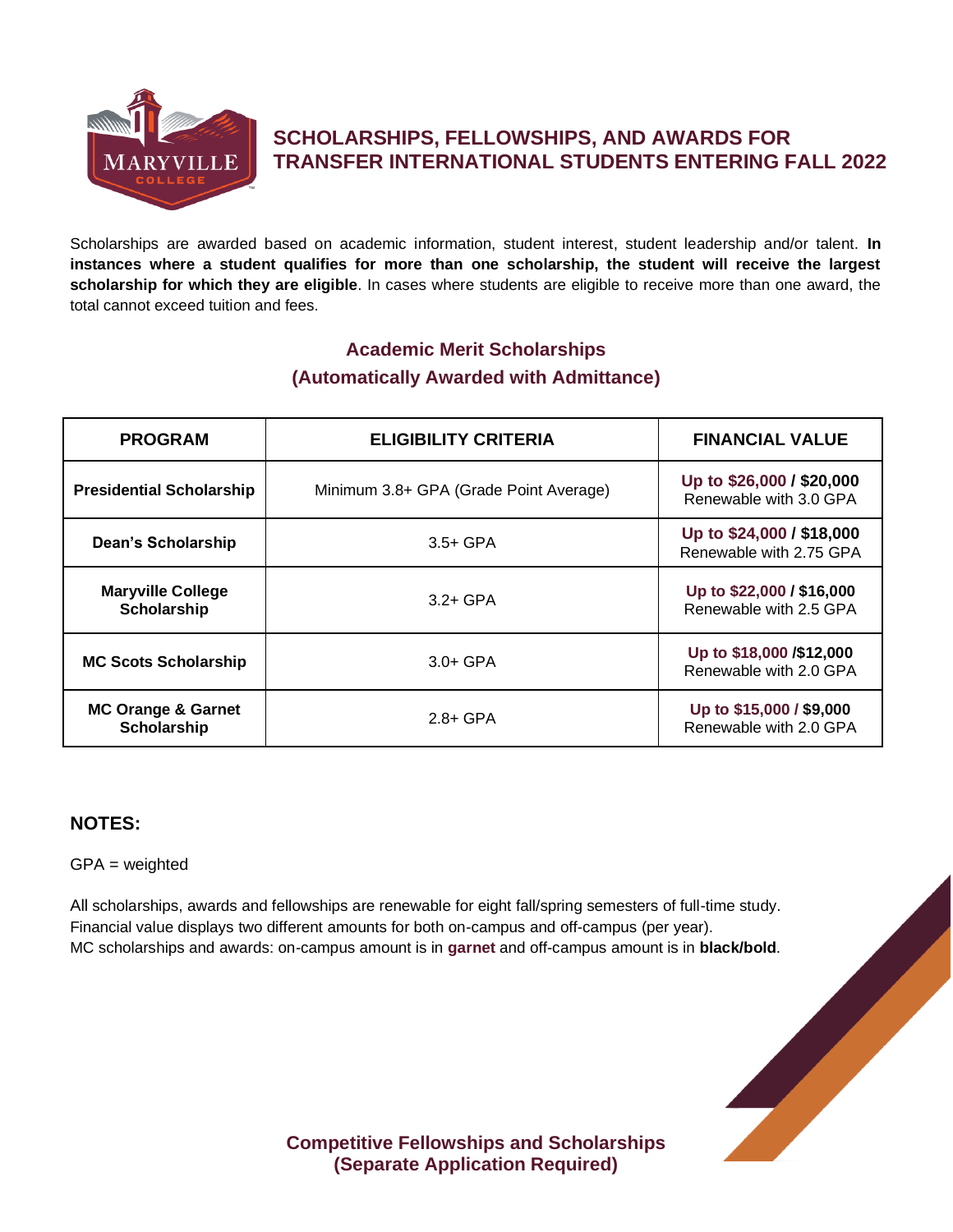All Scholarships and Fellowships ON THIS PAGE **REPLACE** MC Academic Merit Scholarships. Application and campus interview required for all. Students are not eligible to receive more than one competitive Scholarship or Fellowship **ON THIS PAGE**.

#### **APPLICATION DEADLINE: December 1**

| Program                                                      | <b>Eligibility Criteria</b>                                                                                                                                                                                                            | <b>Financial Value</b>                                                                                             |
|--------------------------------------------------------------|----------------------------------------------------------------------------------------------------------------------------------------------------------------------------------------------------------------------------------------|--------------------------------------------------------------------------------------------------------------------|
| <b>Music</b><br><b>Scholarship</b>                           | Open to music majors based on individual talent. Recipients are<br>required to participate in a related music ensemble.                                                                                                                | Up to full tuition/<br>Up to \$18,000<br>Renewable with 2.5 GPA                                                    |
| <b>Theatre</b><br><b>Scholarship</b>                         | Open to theatre majors based on individual talent. Prefer at least<br>two years prior participation in theatre productions. Recipients are<br>required to participate in theatre productions.                                          | Up to \$26,000/<br>Up to \$20,000<br>Renewable with 2.5 GPA                                                        |
| Art<br>Scholarship                                           | Open to art majors based on individual talent.                                                                                                                                                                                         | Up to \$26,000/<br>Up to \$20,000<br>Renewable with 2.5 GPA                                                        |
| <b>McGill Transfer</b><br><b>Fellowships</b>                 | Awarded to five transfer students annually with a minimum college<br>GPA of 3.25 and demonstrated leadership abilities. Required to live<br>on campus and participate in a living-learning community.<br>Fellowship deadline is May 1. | \$4,000 per year<br>Renewable with 3.0 GPA                                                                         |
| <b>Mountain</b><br><b>Challenge</b><br>Fellowship            | Transfer student leader interested in developing leadership skills<br>while taking part in one of the South's premier outdoor adventure<br>programs. Minimum 3.0 GPA.                                                                  | \$2,500 per year<br>Renewable with continued<br>commitment to program<br>participation and with 2.75<br><b>GPA</b> |
| Church &<br><b>College</b><br><b>Fellowship</b>              | Active members of the Presbyterian Church (USA) or the<br>Cumberland Presbyterian Church. Recipients are committed to<br>providing three hours per week of volunteer service to local<br>Presbyterian churches.                        | \$2,000 per year<br>Renewable with commitment<br>to leadership involvement<br>and 2.75 GPA.                        |
| <b>ALANA</b><br><b>Cultural</b><br><b>Diversity</b><br>Award | Underrepresented students with leadership potential, academic<br>promise, and the ability to contribute to cultural diversity. Recipients<br>required to participate in related campus organizations.                                  | Up to \$2,000 each year<br>Renewable with 2.0 GPA.                                                                 |
| <b>Choral Award</b>                                          | Non-music majors. Prefer at least two years prior participation in a<br>high school chorus. Recipients required to participate in a choral<br>ensemble                                                                                 | Up to \$2,000 per year<br>Renewable with continued<br>involvement in a choral<br>ensemble                          |

**Competitive Scholarships, Fellowships, and Awards**